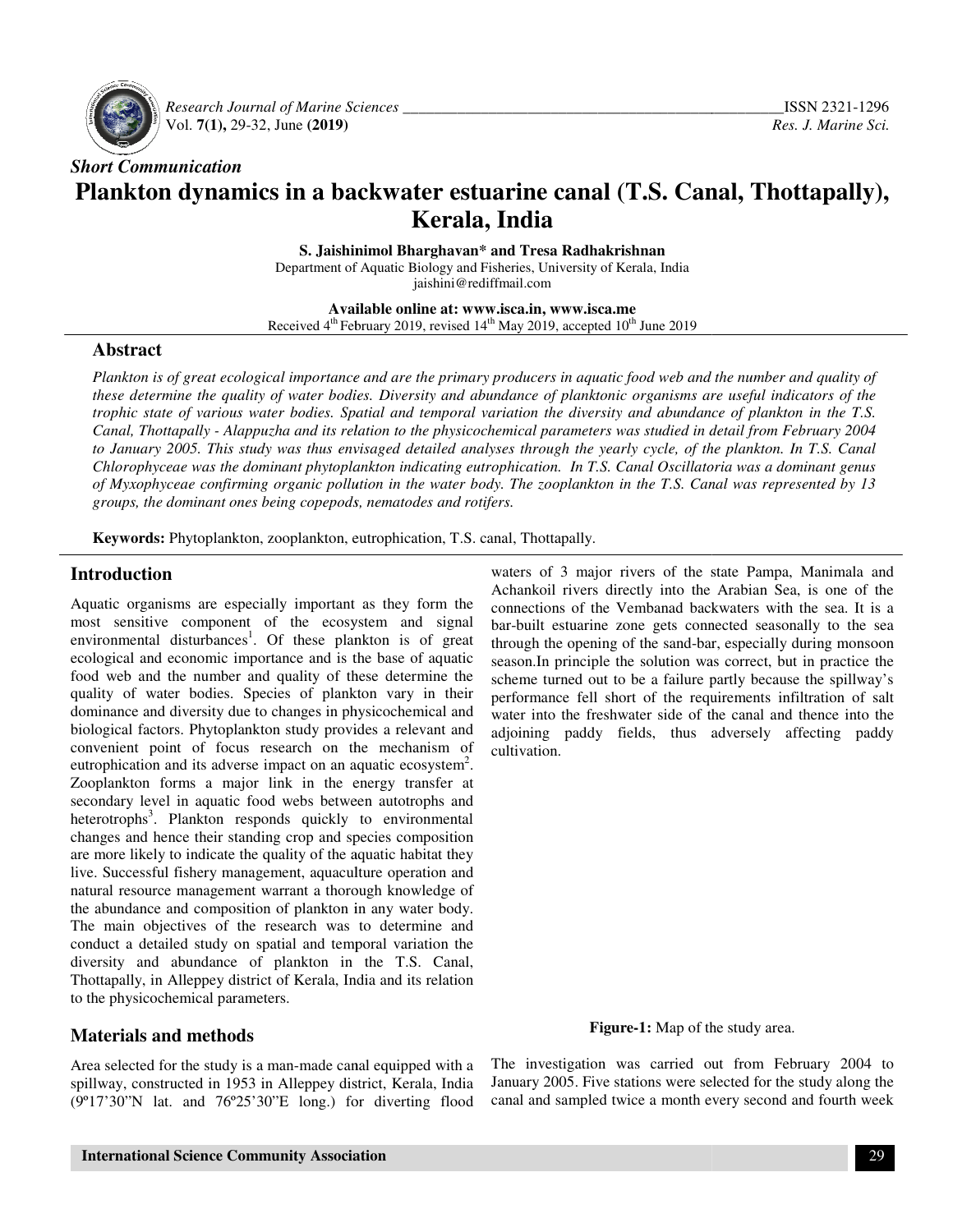- between 8 a.m. and 10 a.m. Surface and bottom water samples were collected using a Niskin bottle sampler for quantitative study. For the qualitative analysis phytoplankton was concentrated by filtering 50L of water by towing a simple conical tow net (No. 25, mesh size  $= 64 \mu m$ ) from country boat uniform speed for about 5 minutes. Samples were fixed in 4% neutral formaldehyde and transported to laboratory in polythene bottles. Fixed samples were enumerated using a Sedgwick-Rafter counting slide on a Inverted Phase-contrast microscope Model CK2, Olympus, Japan. Biomass of plankton was estimated as per standard method APHA<sup>4</sup> and values were expressed in No./ml. The qualitative and quantitative analysis of plankton was estimated using semi-quantitative method - Sedgwick- Rafter's plankton counting chamber and abundance was expressed in No.ml<sup>-1</sup>. The systematic identification of plankton was made by using wet mounts and standard Identification keys used were Needham and Needham<sup>5</sup>, Ward and Whipple<sup>6</sup>, Tomas<sup>7</sup>.

### **Results and discussion**

The abundance of plankton in T.S. Canal varied monthly, seasonally and among the stations. The total plankton density in T.S. Canal registered an irregular pattern of monthly variation at all the five stations and ranged between 35 cells/mL at station 5 (July 04) to 1,840 cells/ mL at station 3 (June 04). The plankton density in T.S. Canal was high during pre monsoon and low during monsoon season. Vikram and Jha<sup>8</sup> in the estuarine part of Pamba river (*i.e*., Thottapally) have noted low abundance of plankton during the monsoon season and attributed it to the relatively high turbidity and lowering of some of the chemical constituents consequent on the entrance of rain water. In T.S. Canal the plankton biomass was high during pre- and post monsoon season and low during monsoon season. The average biomass of plankton as volume in T.S. Canal was between 0.65 and 4.15 ml. The more or less stagnant nature of water during post monsoon season favours the proliferation of plankton, which increases its biomass. According to Pillai<sup>9</sup> and Thompson<sup>10</sup>, in Cochin backwater and Vembanad Lake there are two peaks for plankton, one during pre monsoon season and the other during post monsoon, which is similar to that noted in T.S. Canal. Rainfall has significant effect on plankton volume. Factors like turbidity and fast current of water results diminution of plankton biomass during southwest monsoon season.

Statistical analysis indicated that biomass and numerical abundance of plankton in T.S. Canal were not correlated. Naturally, occurrence of larger forms will increase the volume without any substantial increase in number. The actual number of animals present in a plankton sample is considered more realistic and reliable than the settling volume, since the settling volume can be seriously affected by the presence of suspended particles in water<sup>11</sup>.

The diversity of plankton was high towards the marine region and low at the freshwater region, which suggests that the plankton in T.S. Canal is mostly euryhaline. The higher plankton diversity at the marine region is in conformity with the usual distribution pattern of plankton in estuaries. Thus the number of phytoplankton genera (62) indicates that T.S. Canal is rich in phytoplankton. The closed nature of T.S. Canal during most part of the year coupled with availability of nutrients and also the incursion of marine plankton into the backwater during certain periods might have resulted in sharp fluctuation and high abundance of plankton in the estuary.

Phytoplankton in T.S. Canal was represented mainly by 3 groups viz; Chlorophyceae, Myxophyceae, Bacillariophyceae. The highest number of genera of phytoplankton was seen during monsoon season at station 4 (42 genera), which comprised 23 genera of Chlorophyceae, 6 Myxophyceae and 13 of Bacillariophyceae. The lowest generic diversity was noted during the postmonsoon season at station 2 (20 genera), which consisted of 9 genera of Chlorophyceae, 5 of Myxophyceae and 6 of Bacillariophyceae. In T.S. Canal Chlorophyceae was the dominant phytoplankton group. The density of Chlorophyceae in the three monsoon seasons showed that at stations 1, 2 and 3 it was the highest during monsoon season and at stations 4 and 5 during postmonsoon season. Abundance and dominance of chlorophytes in phytoplankton is indicative of eutrophication $12$ . Reduction of salinity accompanied by elevated nutrient supplies provides both osmotic and nutritional stimulus favouring predominance of Chlorophyceae over diatoms and  $d$ inoflagellates $^{13}$ .

The high density of Chlorophyceae especially at the freshwater zone of T.S. Canal during monsoon season may be due to the very low salinity and high nutrient concentration due to rainfall. Myxophyceae in the T.S. Canal was represented by eleven genera; Highest number of genera was noted during monsoon season at station 2 (7 genera) and the lowest during postmonsoon season at station 3 (1 genus). At station 5 four genera of Myxophyceae were represented during all the three monsoon seasons. The highest number of genera was represented during monsoon season at station 1 (26 genera), and the lowest at station 2 during postmonsoon season (9 genera). In T.S. Canal *Oscillatoria* was a dominant genus of the group Myxophyceae. According to Palmer<sup>14</sup>, Oscillatoria is an indicator of organic pollution. Thus the high occurrence of *Oscillatoria* in T.S. Canal suggests that there is organic pollution in this canal though the visual appearance of its water deceives this. During post monsoon season when the nutrient contents were very low, Myxophyceae was a dominant phytoplankton in T.S. Canal. Bacillariophyceae in the T.S. Canal was represented by 23 genera. Earlier studies noted Chlorophyceae as the dominant group by George Thomas<sup>15</sup> and Berman *et al*. <sup>16</sup> in Veli backwaters and Lake Kinneret respectively. In T.S. Canal peaks of diatoms occurred during monsoon and postmonsoon periods. The progressive increase in salinity and transparency during the postmonsoon season accounts for the repopulation of diatoms and dinoflagellates. Abundance of pollution tolerant genera like *Melosira,*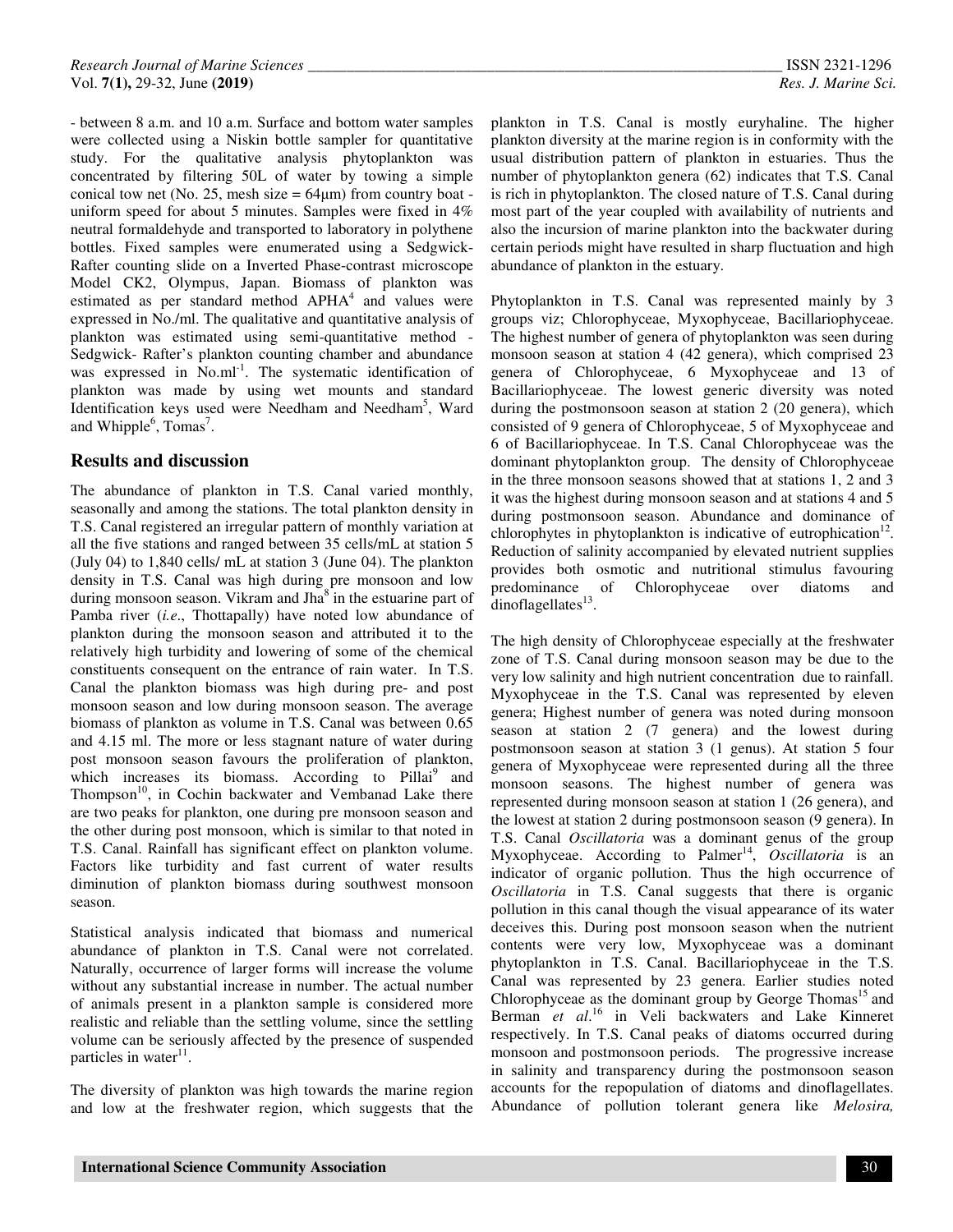*Closterium, Navicula, Anacystis* and *Scenedesmus* is an indication of enrichment of water with organic wastes inputs in T.S. Canal.

**Zooplankton:** In relation to the monsoon seasons, zooplankton density was the highest during premonsoon at all stations. The zooplankton in the T.S. Canal was represented by 13 groups, the dominant ones being copepods, nematodes and rotifers Annually, the zooplankton groups was the maximum at station 5 (13 groups) and the minimum at stations 1 and 4 (7 groups) Copepod was the abundant group in T.S.Canal. In the seasonal distribution of zooplankton, salinity has a crucial role. Apart from salinity, strong currents and turbidity make the environment severe for many organisms during monsoon, which lowers the zooplankton abundance. According to Haridas<sup>17</sup> the backwaters of Veli and Thottapally had a mixed assemblage of high- and low-saline fauna with high abundance of copepods especially during premonsoon. Poor water quality lowers the abundance and diversity of zooplankton Unnithan et al.<sup>18</sup>.

Statistical analysis suggested that the distribution of plankton along the T.S. Canal was not uniform particularly in the freshwater zone; at the region most proximal to the freshwater confluence the plankton was dominated by Bacillariophyceae and zooplankton, whereas at the marine end plankton appeared to be more homogeneous with no one group influencing the composition. ANOVA results comparing abundance and distribution of plankton among stations, seasons and months within observed variations in phytoplankton were generally not significant but for total zooplankton the observed differences were significant between seasons and between months within seasons (*P*< 0.01). Results of multiple correlation analyses comparing distribution of plankton did not reveal any consistent and meaningful correlations between the two. Analysis of correlation between plankton biomass, total density of plankton of phyto- and zooplankton and of the three families of phytoplankton showed that at station 1 plankton biomass and total density of plankton were significantly positively correlated with that of Bacillariophyceae as also with that of total zooplankton (*P*< 0.01).

### **Conclusion**

The closed nature of T.S. Canal during most part of the year coupled with availability of nutrients and also the incursion of marine plankton into the backwater during certain periods might have resulted in sharp fluctuation and high abundance of plankton in the estuary.the distribution of plankton along the T.S. Canal was not uniform particularly in the freshwater zone; at the region most proximal to the freshwater confluence the plankton was dominated by Bacillariophyceae and zooplankton, whereas at the marine end plankton appeared to be more homogeneous with no one group influencing the composition. The diversity of plankton was high towards the marine region and low at the freshwater region, which suggests that the plankton in T.S. Canal is mostly euryhaline. The high density of Chlorophyceae especially at the freshwater zone of T.S. Canal during monsoon season may be due to the very low salinity prevailing in these areas accompanied by elevated nutrient supplies provides both osmotic and nutritional stimulus favouring predominance of Chlorophyceae over diatoms and dinoflagellates.In T.S. Canal *Oscillatoria* was a dominant genus of Myxophyceae which indicatedthat the water body has organic pollution.

### **Acknowledgements**

Thanks to Department of Aquatic Biology and Fisheries, University of Kerala for the facility, funding and support for the research work.

### **References**

- **1.** Carle F.L. (1979). Environmental monitoring potential of the Odonata, with a list of rare and endangered Anisoptera of Virginia, United States. *Odonatologica*, 8(4), 319-323.
- **2.** Meshram C.B. and Dhande R.R. (2000). Algal diversity with respect to pollution status of Wadali lake, Amaravathi, Maharashtra, India. *J. Aqua. Biol*., 15(1 & 2), 1-5.
- **3.** Deivanai K., Arunprasath S., Rajan M.K. and Baskaran S. (2004). Biodiversity of phyto and zooplankton in relation to water quality parameters in a sewage polluted pond at Ellayirampannai, Virudhunagar District. In The proceedings of National Symposium on biodiversity resources management and sustainable use, organized by the center for biodiversity and Forest studies, Madurai Kamaraj University. Madurai.
- **4.** APHA (1998). Standard Methods for the Examination of Water and Waste Water. Am. Public Hlth., Ass., 20<sup>th</sup> ed., Washington, USA, 1-1268.
- **5.** Needham J.H. and Needham P.R. (1962). Guide to the Study of Freshwater Biology. Holder Day Inc., San Francisco, 1-107.
- **6.** Ward H.B. and Whipple G.C. (1992). Freshwater Biology, (W.T. Edmondson, ed.), Internat. Books & Period., New Delhi, 1-1246.
- **7.** Tomas C.R. (1997). Identifying Marine Phytoplankton. Academic Press, USA. 1-858. ISBN:0-12-693018.
- **8.** Vikram B. and Jha B.C. (2004). Phytoplankton distribution in river Pamba in relation to environmental variables. Proc.  $3<sup>rd</sup>$  Nat. Sem. Inland Water Resource and Environment, 2-4 Feb. 2004, Dept. Environ. Sci., Univ., Kerala and Limnological Ass. Kerala, Trivandrum, 66-68.
- **9.** Pillai P.P. (1971). Studies on the estuarine copepods of India. *Journal of the Marine Biological Association of India*, 13(2), 162-172.